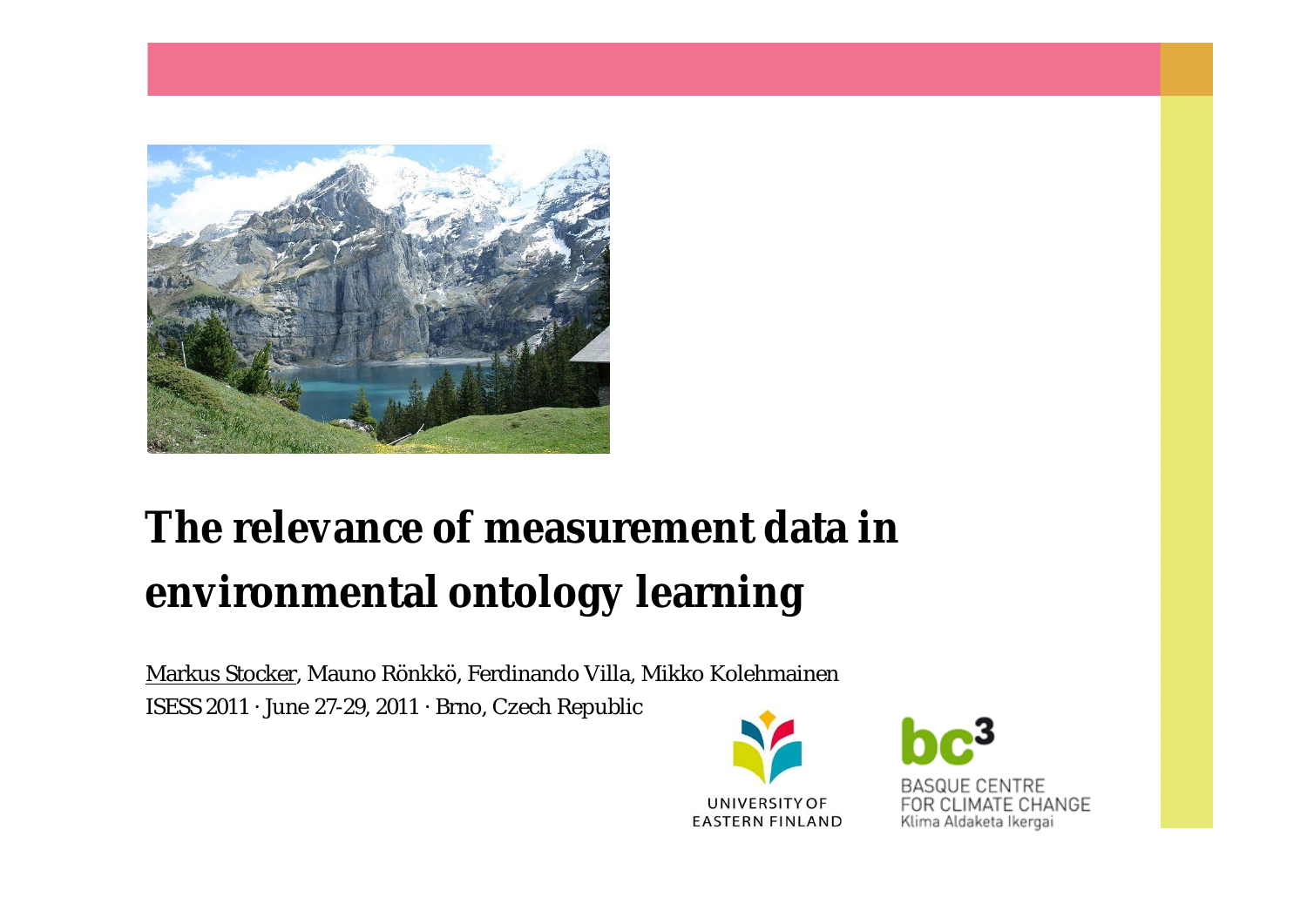# **Introduction Ontology**





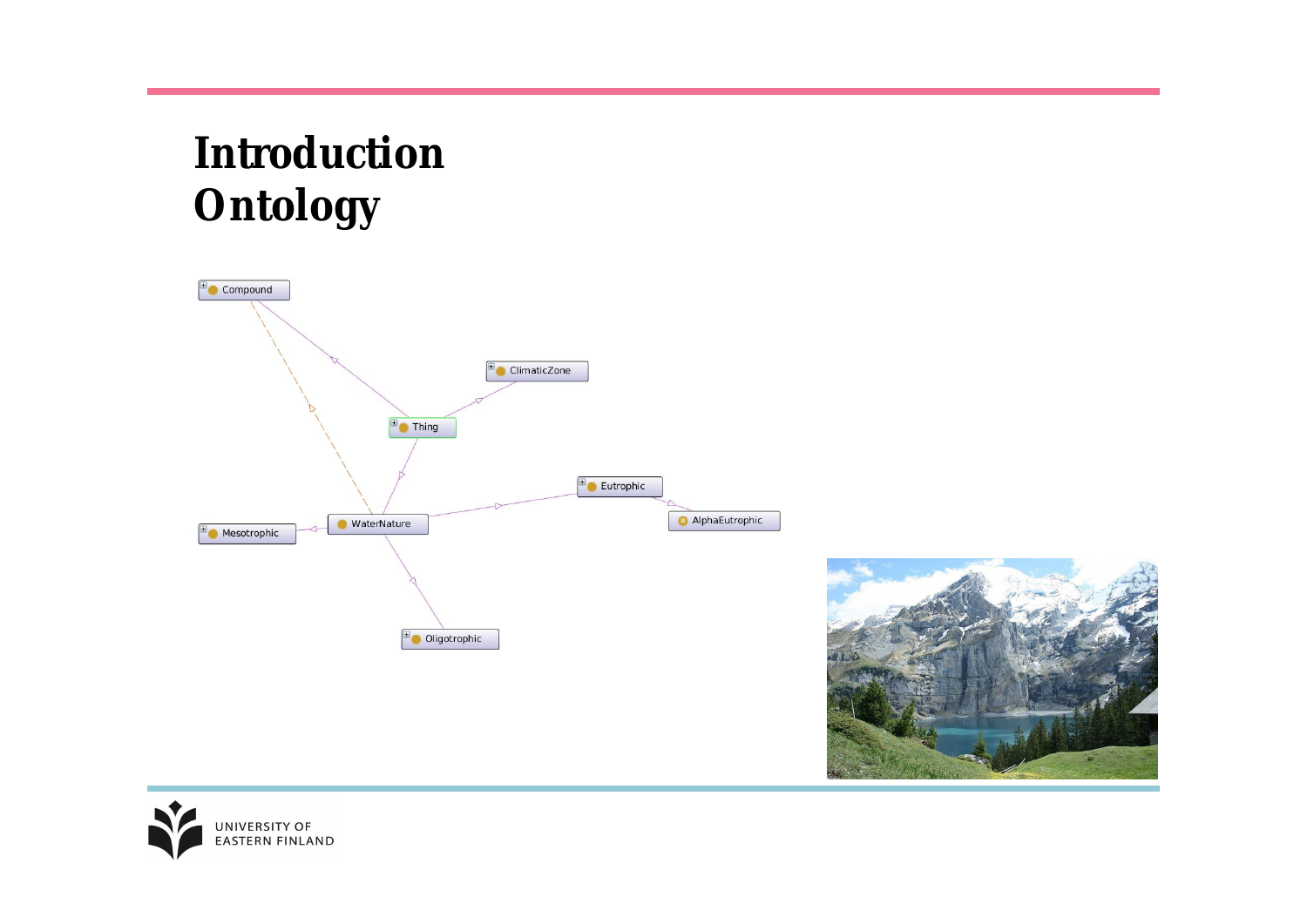# **Introduction Ontology**

- •Schema
	- *∃poorIn*.Compound ⊑ Oligotrophic
	- *∃richIn*.Compound ⊑ Eutrophic
	- $-$  Nitrogen  $\sqsubseteq$  Compound
	- DataProperty(*totalNitrogen*)
- •Individual
	- *totalNitrogen*(lakeSuperior, 2.1)

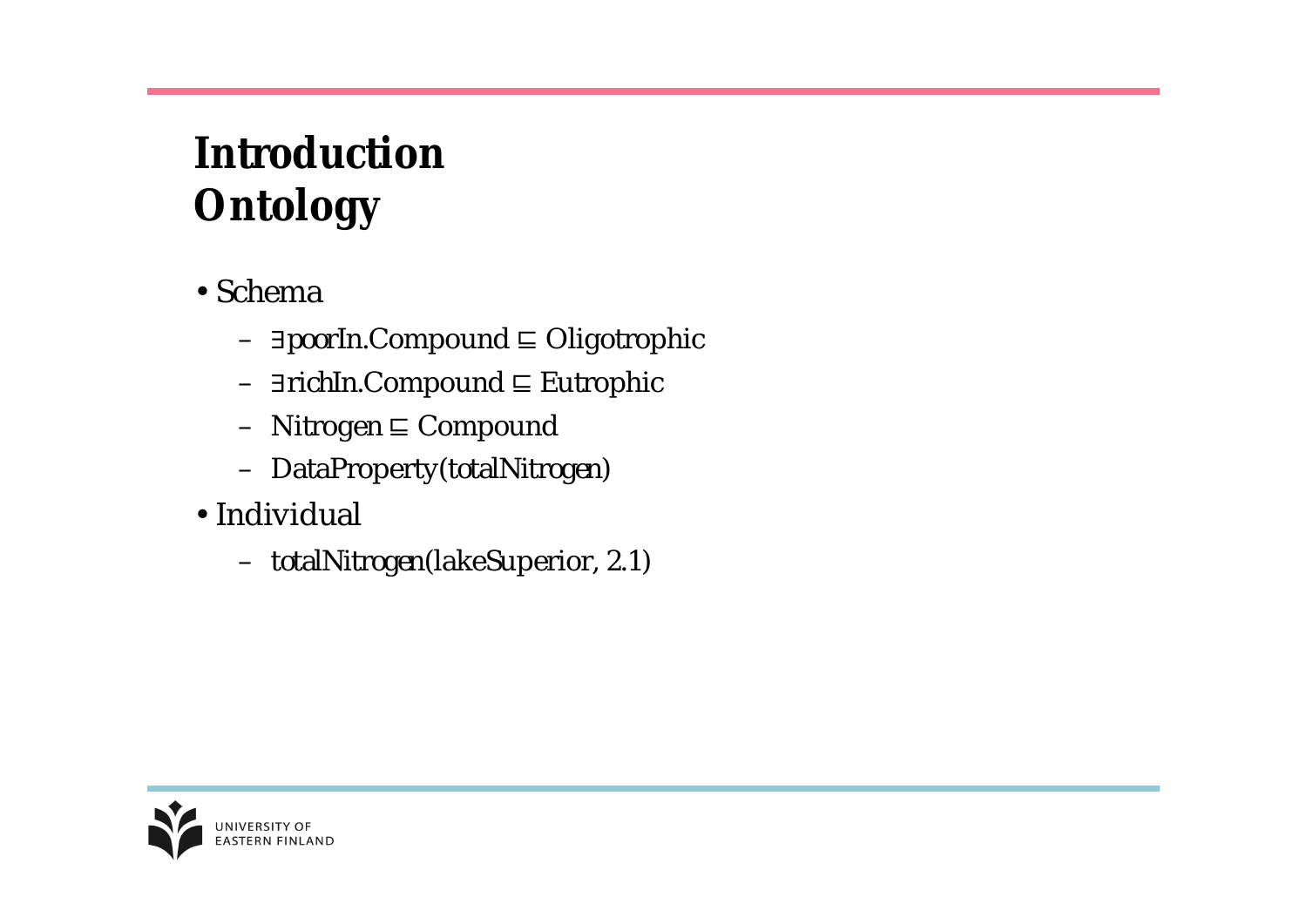## **Introduction**

- •What does rich and poor mean, numerically?
	- From literature, classification using Trophic State Index (TI)
		- TI <30-40: Oligotrophic, thus poor in nutrients
		- TI 50-70: Eutrophic, thus rich in nutrients
	- From measurement data, using data-driven methods
		- Learn a central tendency for "being rich" (or poor) from measurement data
- •Measurement
	- Process of assigning numbers to the properties of objects
	- Fundamental to environmental science
- •Hypothesis
	- Measurement data is relevant to environmental ontology learning

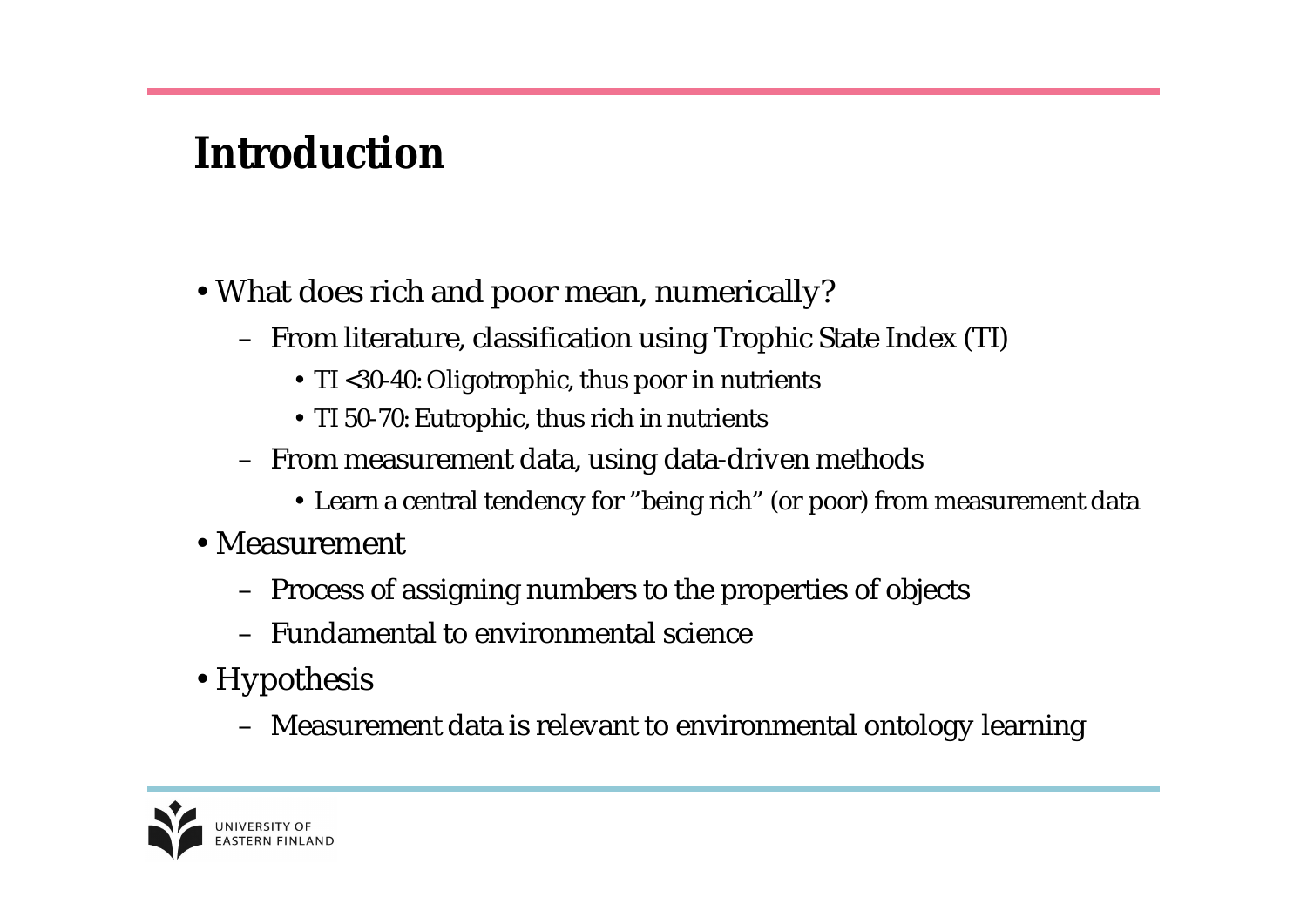# **Materials**

- •Taxonomy of lakes formalized in OWL
	- In particular two relations *richIn* and *poorIn*
- •Data on the nutrient concentration of European lakes (EEA)
	- Including mean annual total nitrogen concentration
- •Jena for ontology management (RDF, OWL) and query (SPARQL)
- •WEKA for data mining

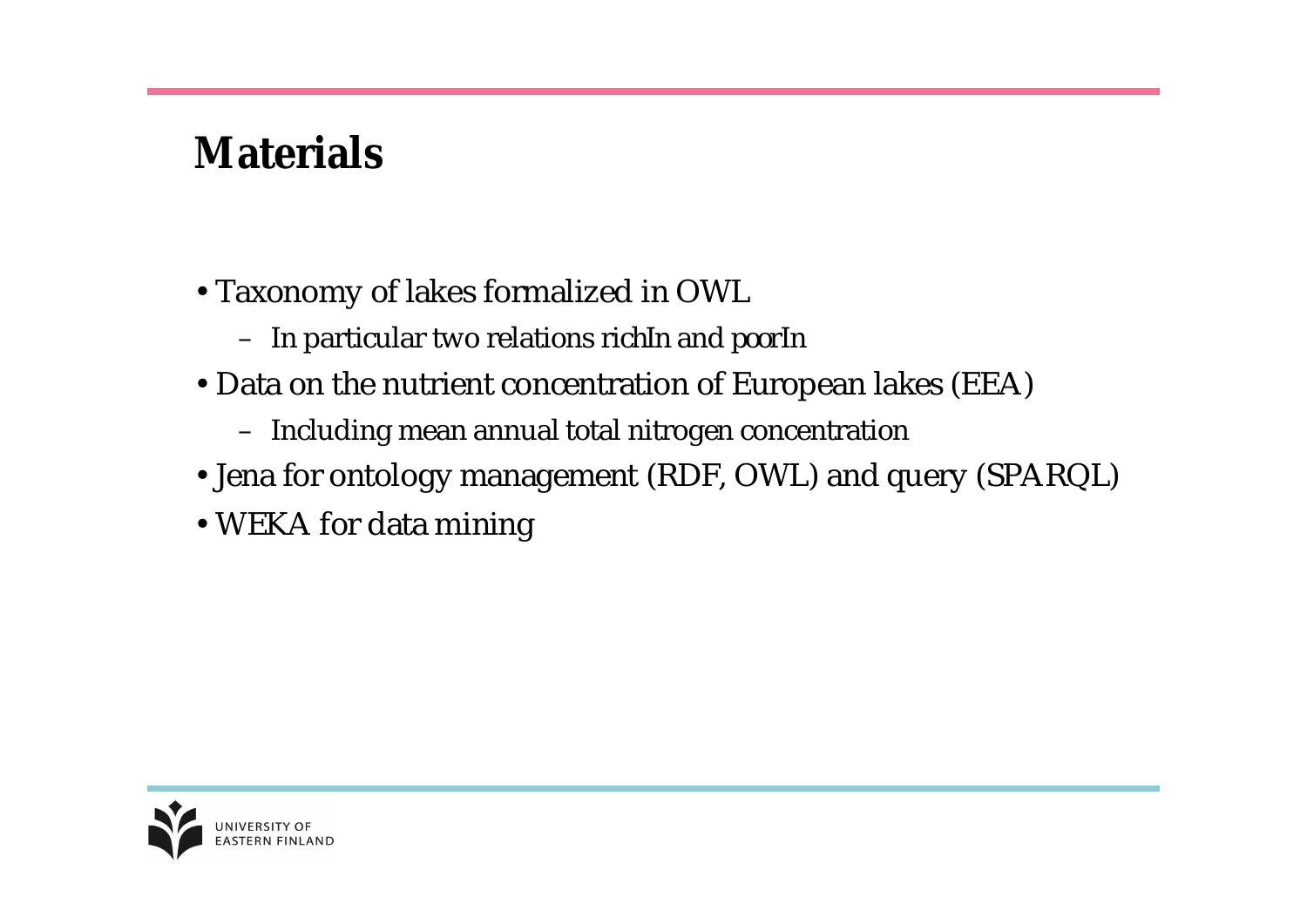## **Methods**

#### •Rules

- (Lake *totalNitrogen X*) ∧ (X ≤ Y) → (Lake *poorIn* Nitrogen)
- (Lake *totalNitrogen X*) ∧ (X > Y) → (Lake *richIn* Nitrogen)
- •Learn threshold Y
	- K-means clustering
	- Two clusters and two centroids
	- Interpreted as central tendencies for lakes being *poorIn* and *richIn*
	- Threshold Y is calculated as the mean for the centroids
- Example for centroids  $C_1$  = 0.8 and  $C_2$  = 2.4; Y = 1.6
	- $-$  (Lake *totalNitrogen* X)  $\Lambda$  (X  $\leq$  1.6)  $\rightarrow$  (Lake *poorIn* Nitrogen)
	- $-$  (Lake *totalNitrogen* X)  $\Lambda$  (X > 1.6)  $\rightarrow$  (Lake *richIn* Nitrogen)

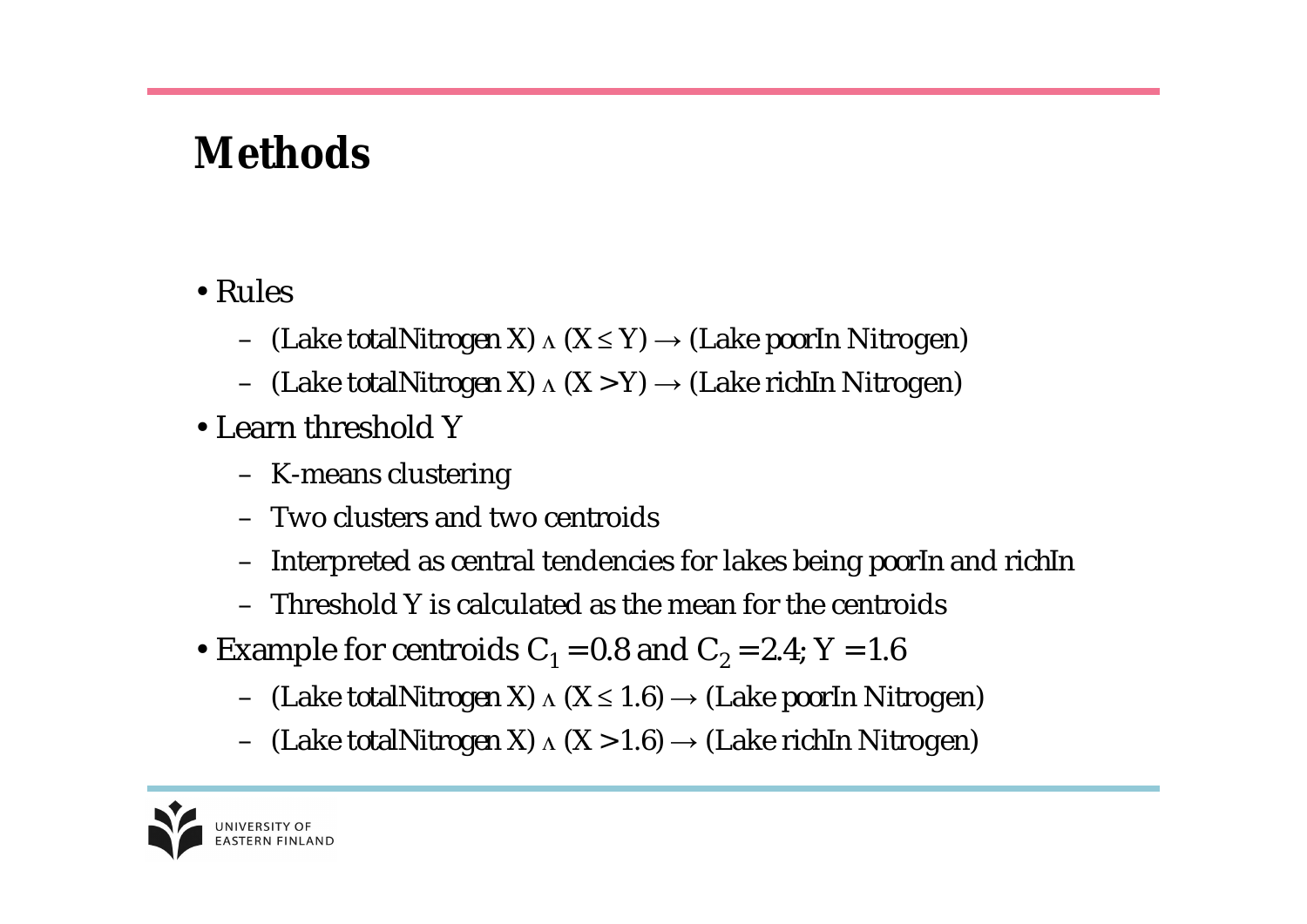# **Results Rule-based reasoning**



(Lake *totalNitrogen* X) ∧ (X > 1.6) → (Lake *richIn* Nitrogen) *∃richIn*.Nitrogen ⊑ Eutrophic

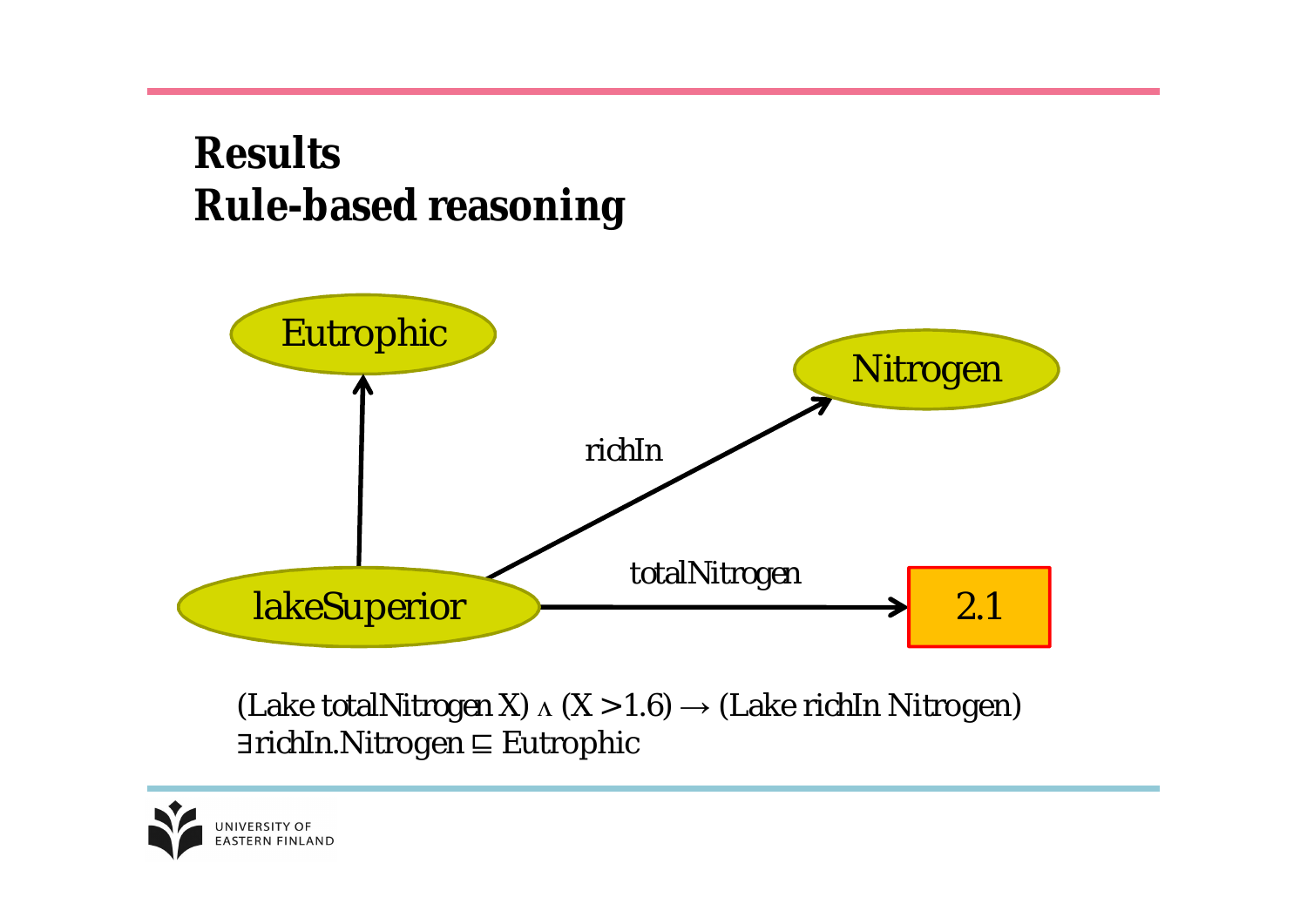# **Results Spatial variation**

- •Using Finnish lakes in 2008
	- $C_1$  = 0.39 and  $C_2$  = 0.88; Y = 0.63
	- 150 lakes *poorIn* and 53 *richIn* total nitrogen
- •Using Spanish lakes in 2008
	- $C_1$  = 0.78 and  $C_2$  = 8.36; Y = 4.57
	- 137 lakes *poorIn* and 12 *richIn* total nitrogen
- •Tests for Denmark, Germany, Great Britain, Italy and Switzerland

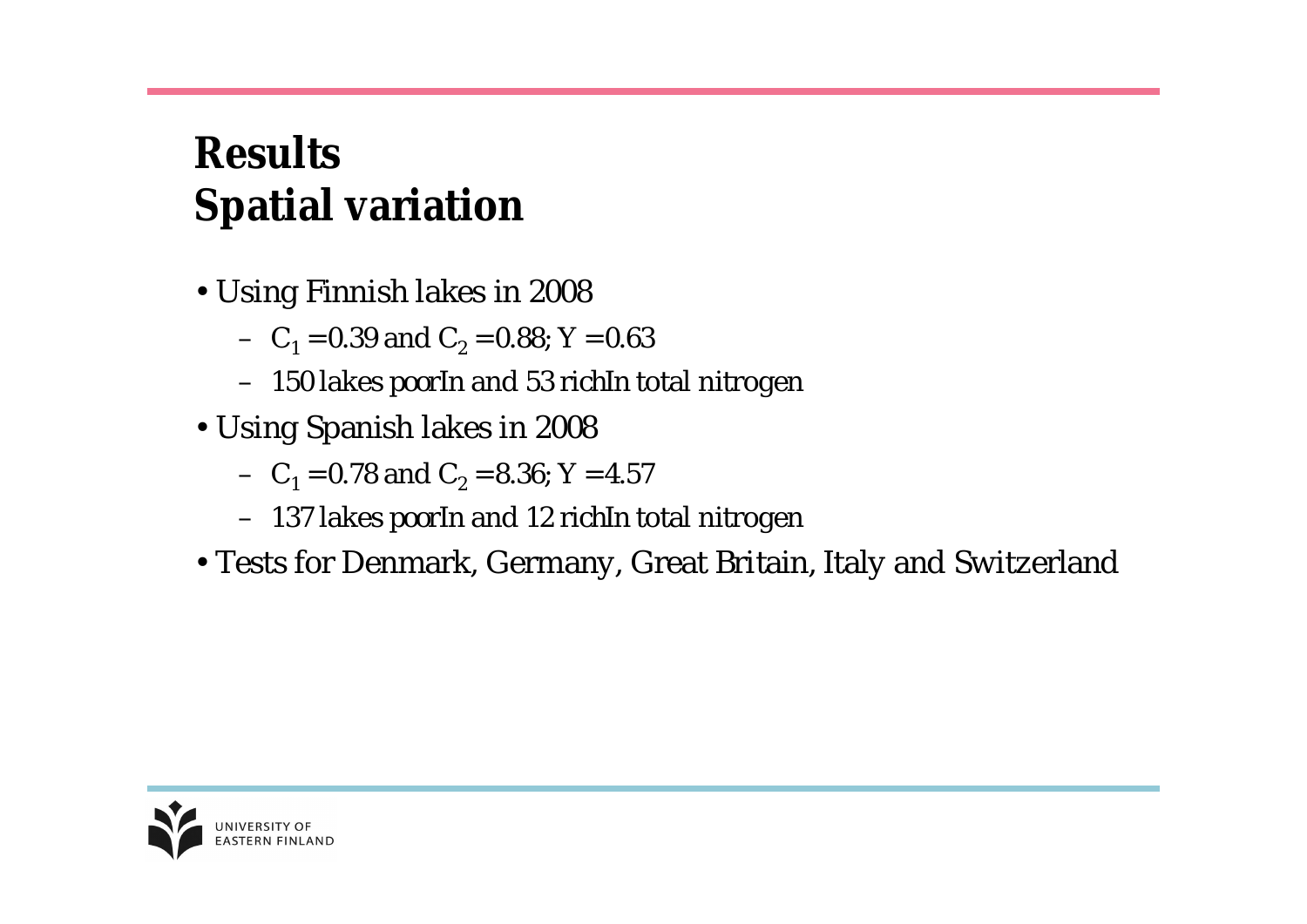# **Results Temporal variation**



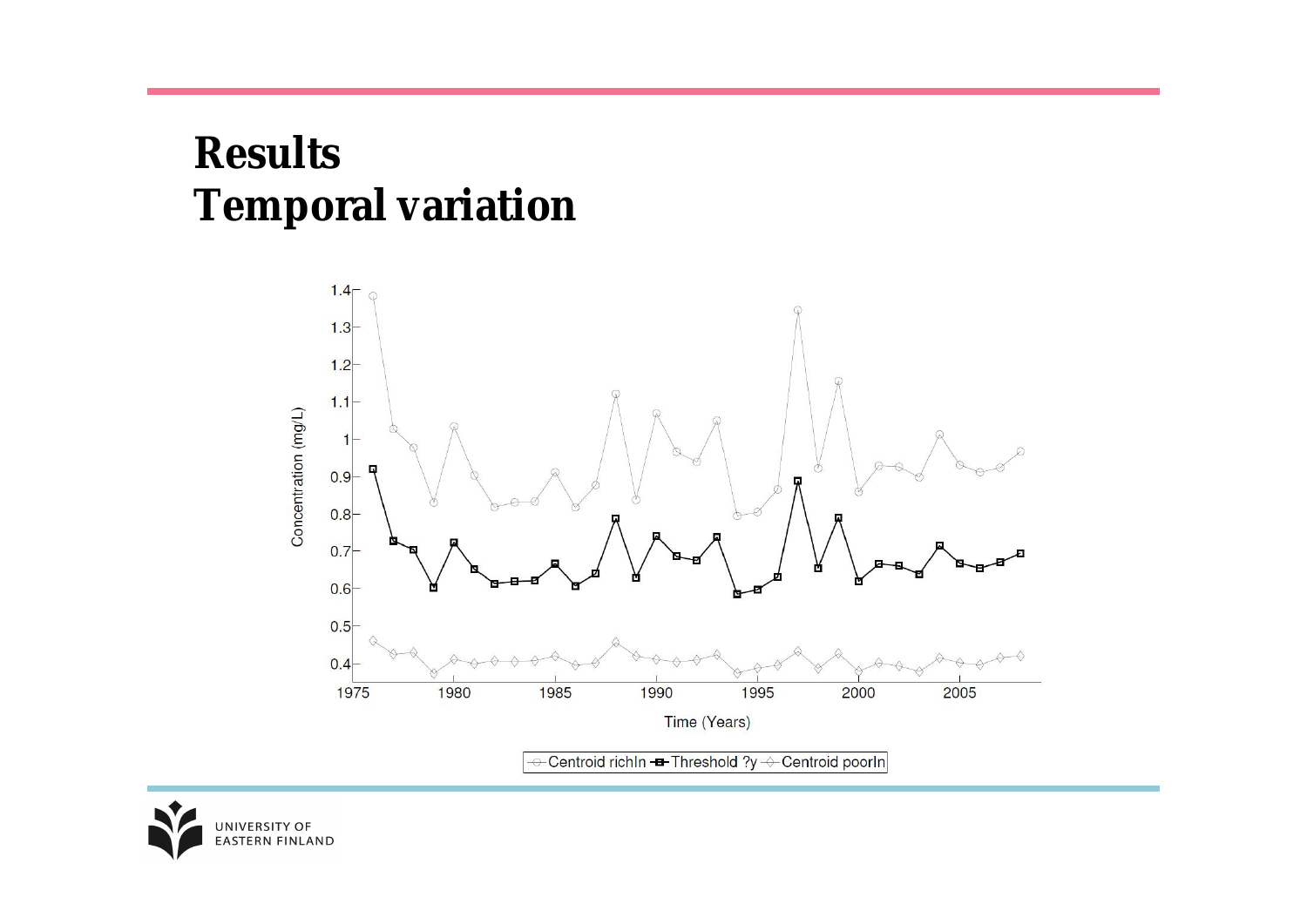# **Discussion**

- •Experiment suggests
	- Measurement data relevant to environmental ontology learning
	- Thus, learning methods beyond text collections needed
- Interaction
	- Feedback acquired knowledge to ontology
	- Use ontological knowledge in data mining
	- Cyclical interaction between data mining and ontologies

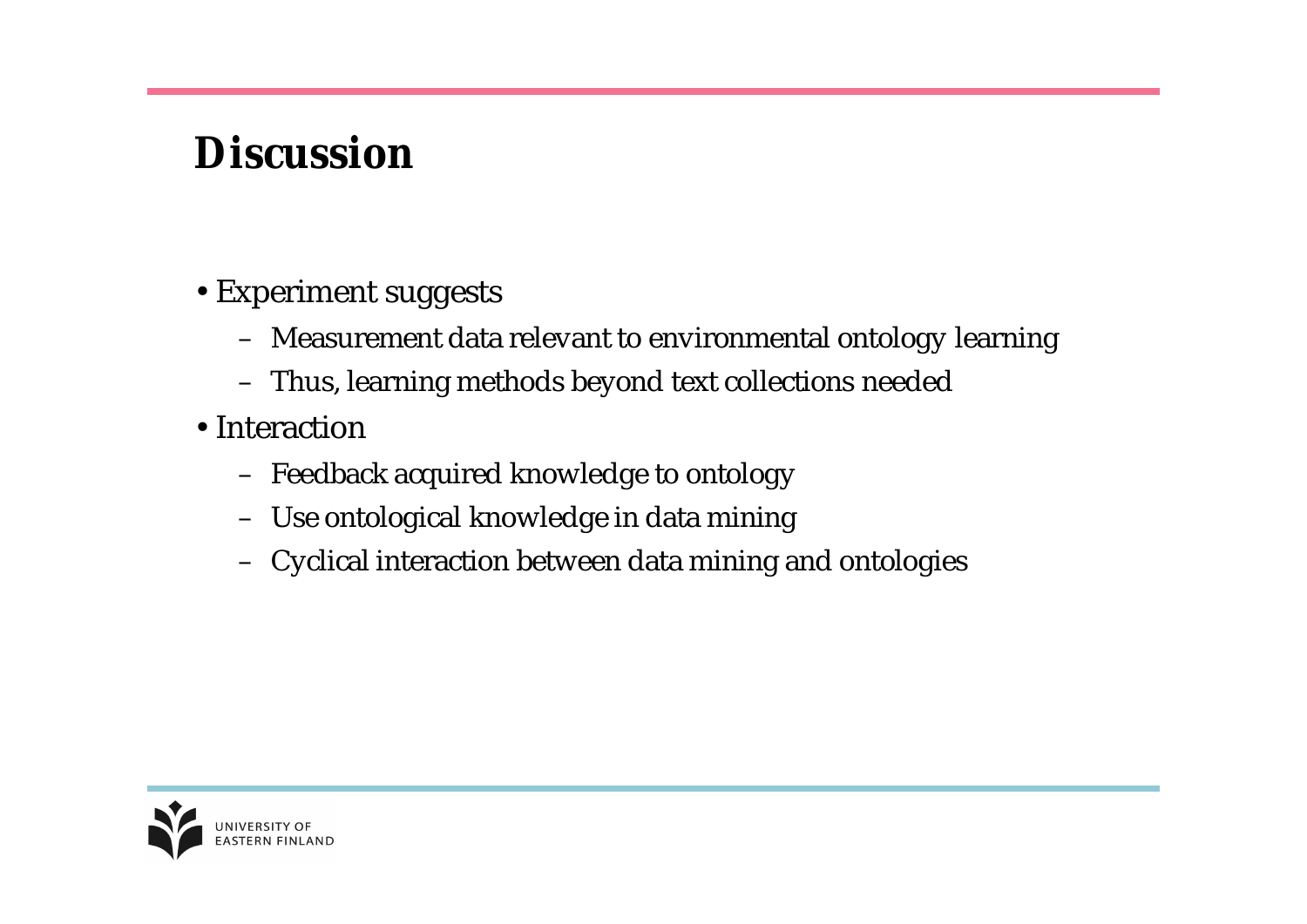# **Discussion**

- •Spatial and temporal variation
	- To what extent should environmental ontologies reflect this?
	- Methods for time-space localization of ontologies
- •Query
	- Lakes with mean annual total nitrogen concentration  $\geq 1.6$
	- Or, simply, Lakes *richIn* nitrogen
- •Learning beyond simple ontological rules

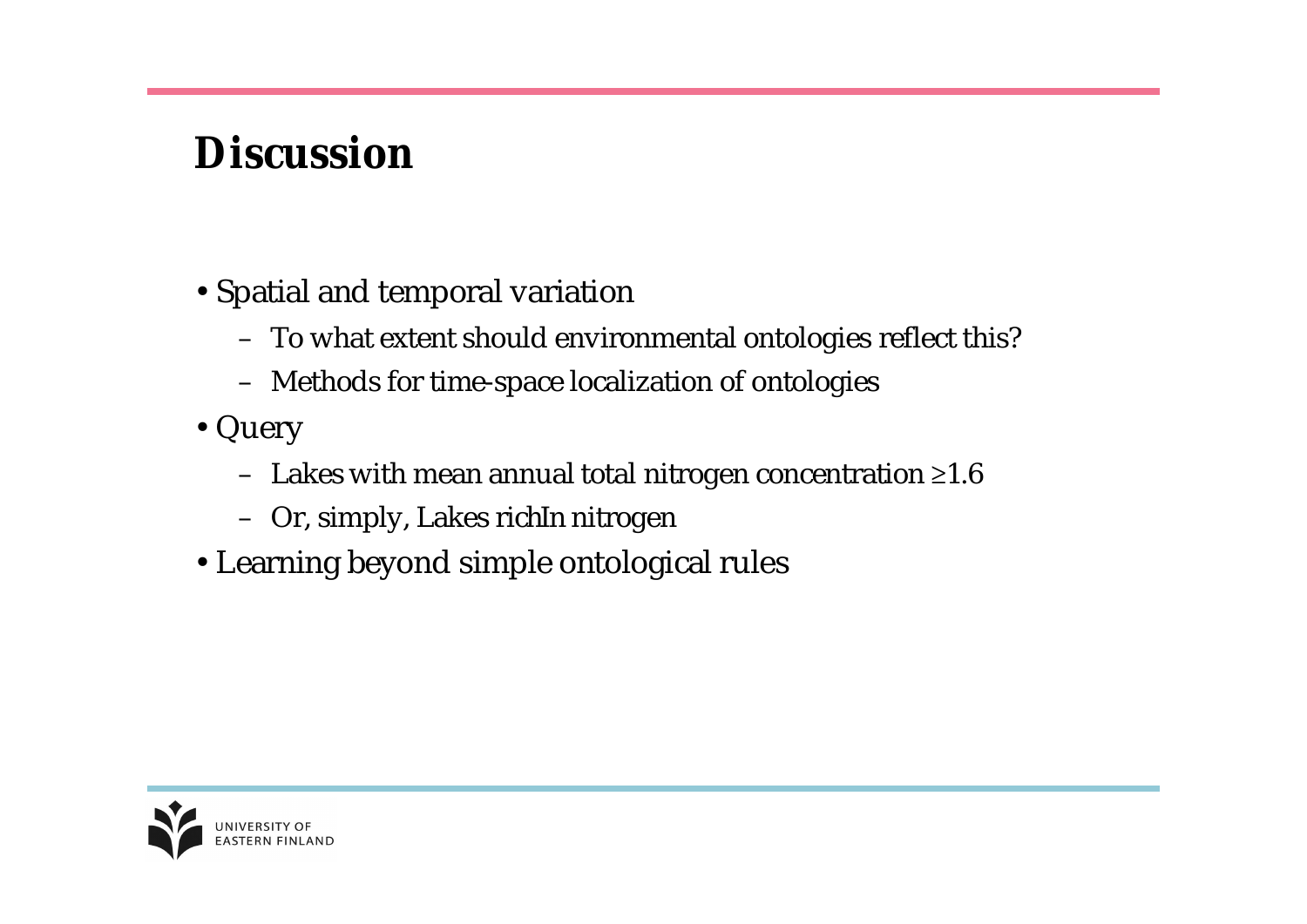### **Related work**

- •Data mining with ontologies cycle (Nigro *et al.*)
- •Rule-based reasoning for environmental ontologies (Henson *et al*.)
	- Wind  $\geq 35$  miles/h  $\rightarrow$  HighWinds
	- Similar use case
	- Authors give no indication on threshold value
		- May be expert opinion
	- We learn threshold value from the data

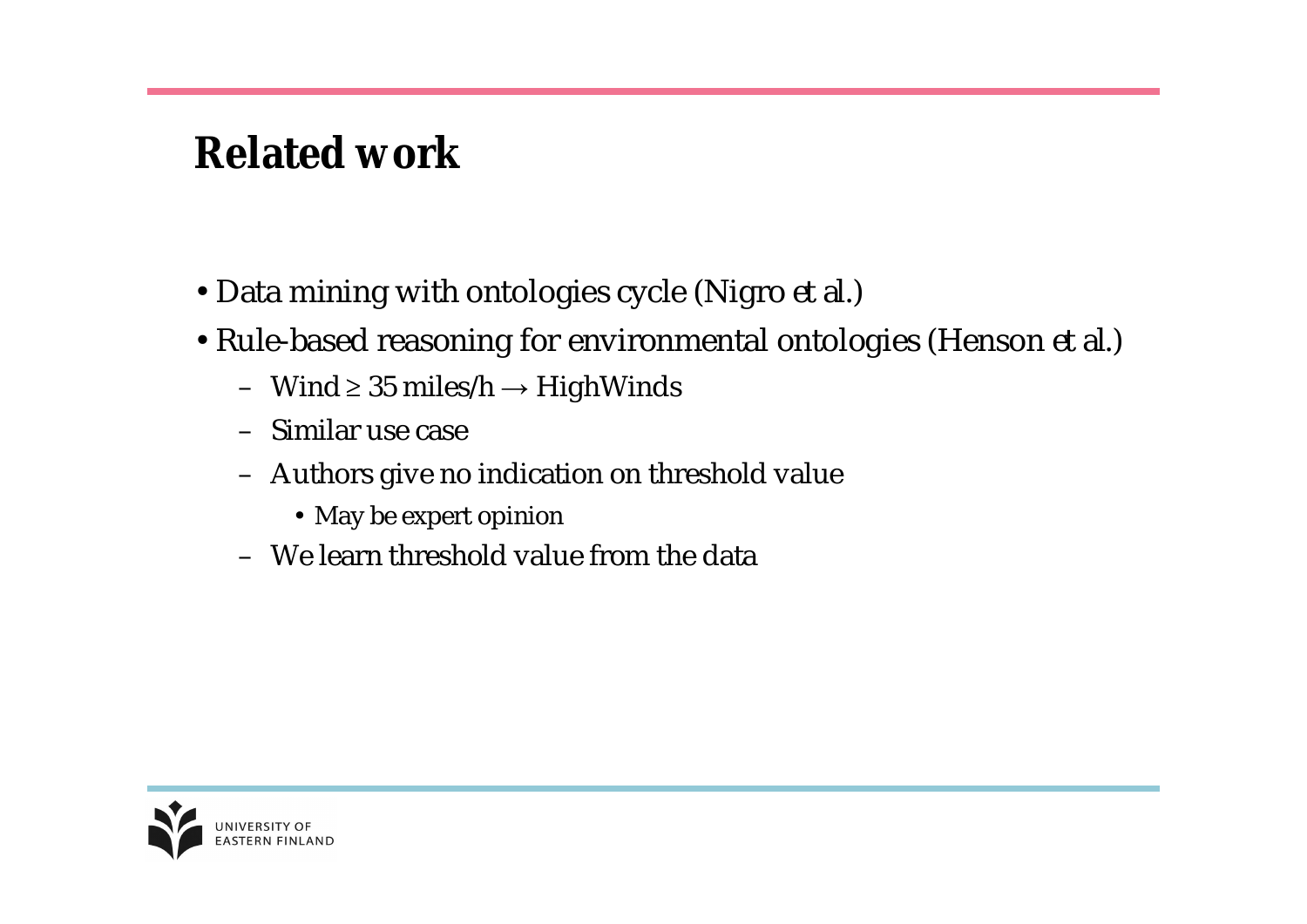### **Conclusions**

#### •Aims

- Demonstrate the learning of ontological rules
- Using numerical measurement data and clustering methods
- Hypothesis
	- Measurement data is relevant to environmental ontology learning
- Is the interpretation given to centroids valid?
	- Bridge between data mining and ontology
	- Open for discussion